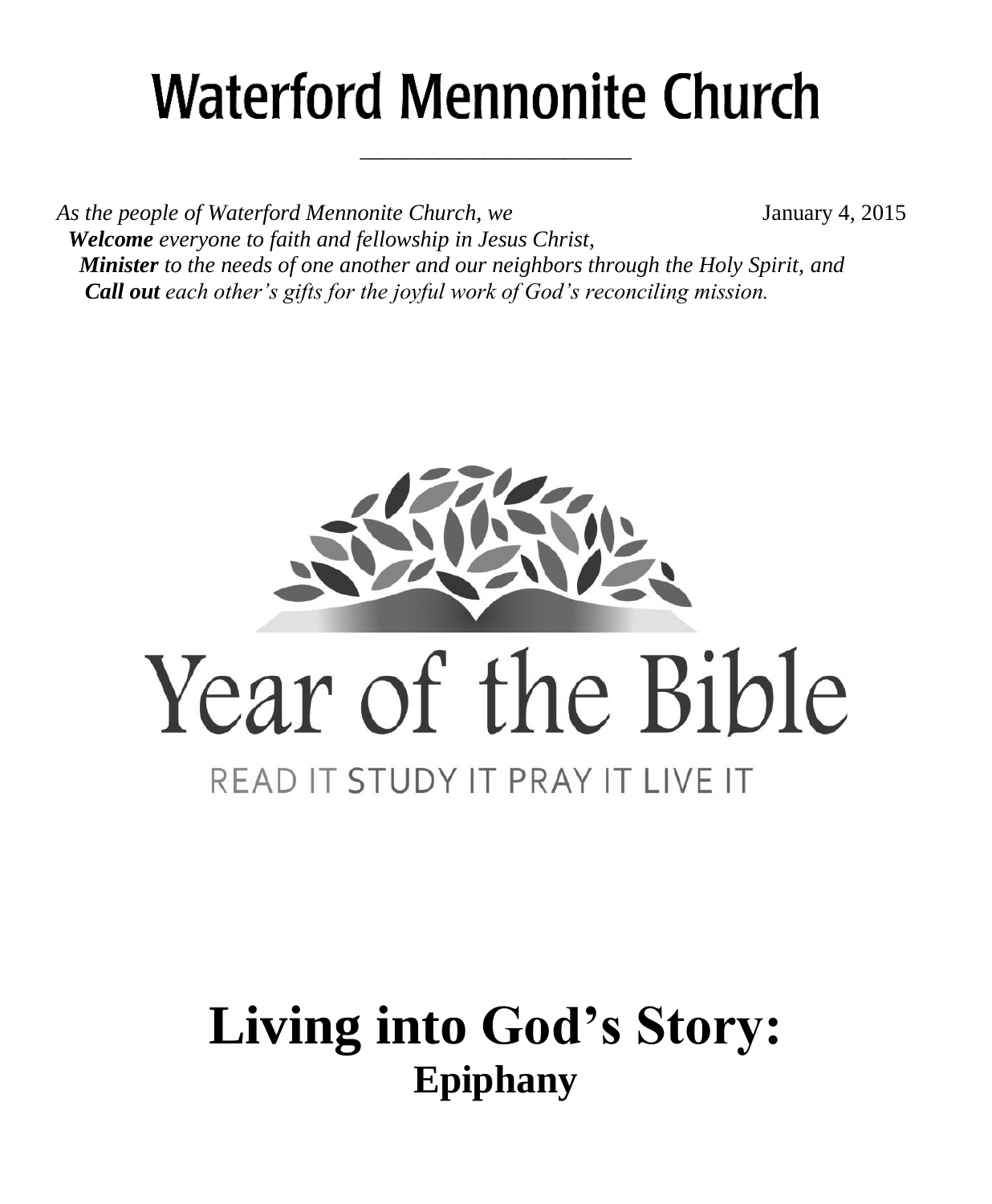| Prelude                                                                                                      |                                                                                    | Anne Lehman                                                 |
|--------------------------------------------------------------------------------------------------------------|------------------------------------------------------------------------------------|-------------------------------------------------------------|
| <b>Visualizing Scripture</b>                                                                                 |                                                                                    |                                                             |
| Gathering songs                                                                                              | O beautiful star of Bethlehem<br>You are holy<br>Break forth, O beauteous heav'nly | <b>Nick Stoltzfus</b><br>SS 32<br>SS 34<br>H <sub>203</sub> |
| Welcome and Call to worship                                                                                  |                                                                                    | <b>Timothy Burkholder</b>                                   |
| Lighting of the peace lamp*                                                                                  |                                                                                    |                                                             |
| Prayer of confession                                                                                         |                                                                                    |                                                             |
| Congregational song                                                                                          | Great God, we sing                                                                 | H 639                                                       |
| Offering                                                                                                     | Please pass the friendship pads as we give our offerings                           | Anne Lehman                                                 |
| Children's time                                                                                              |                                                                                    |                                                             |
| Scripture <i>(please stand)</i><br>Leader: For the gift of God's word,<br><b>Response: Thanks be to God.</b> | Matthew $2:1-12$                                                                   | <b>Timothy Burkholder</b>                                   |
| Sermon                                                                                                       | "Worthy is the Lamb"                                                               | Mike Yordy                                                  |
| Song of response                                                                                             | You are salt for the earth                                                         | H <sub>226</sub>                                            |
| Sharing and Congregational prayer                                                                            |                                                                                    | Velma Swartz                                                |
| Benediction                                                                                                  |                                                                                    |                                                             |
| Sending song                                                                                                 | As with gladness men of old                                                        | H 218                                                       |

H = *Hymnal: A Worship Book*; SJ = *Sing the Journey; SS = Sing the Story*

**Living Stream Worship: Both services are live streamed at** [www.waterfordchurch.org](http://www.waterfordchurch.org/)

<sup>\*</sup>We light the peace lamp every Sunday to lament all unnecessary and violent loss of life around the world and to remind us of our calling to be peacemakers.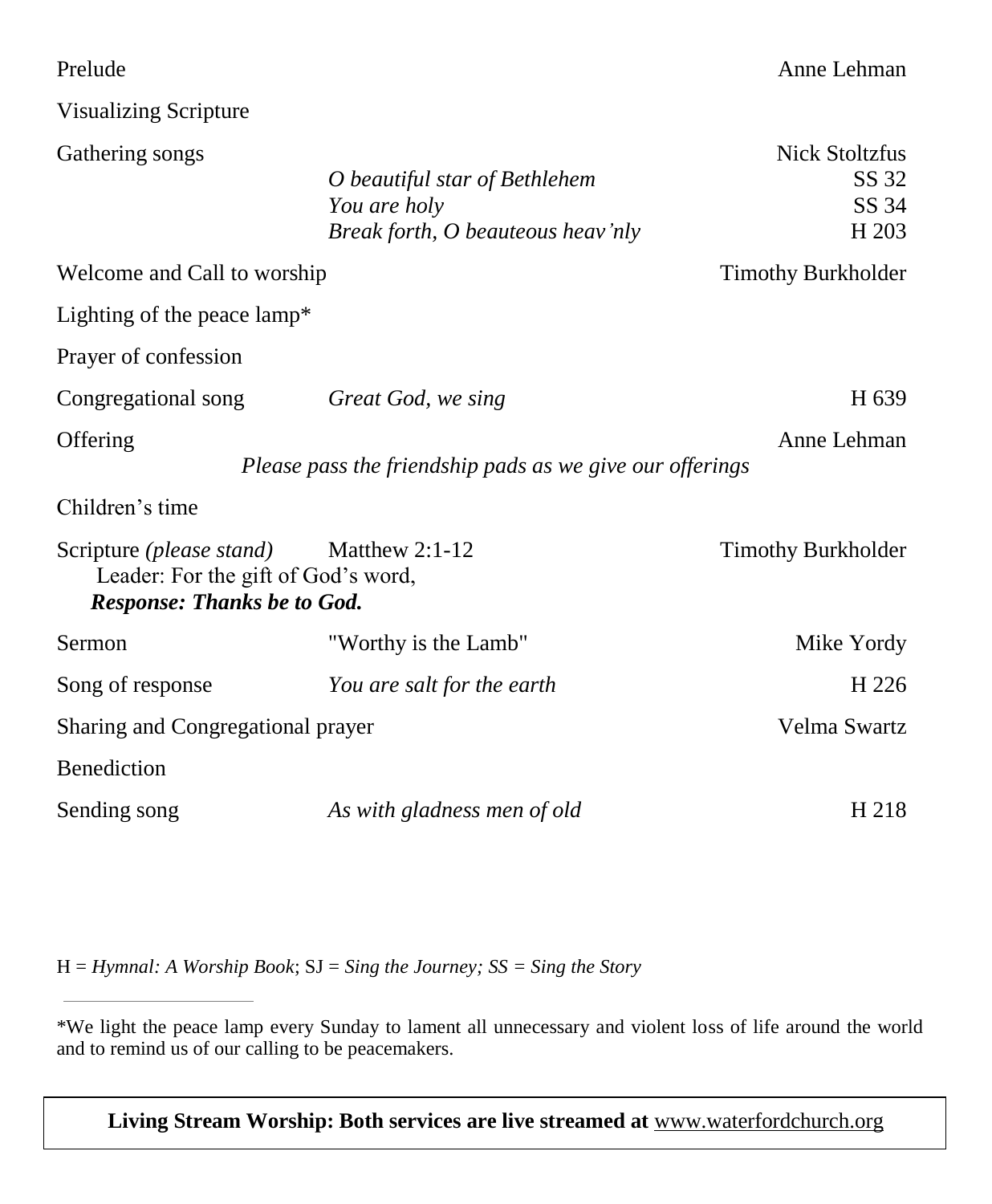# **Prayers for Brothers and Sisters**

*Students, teachers, administrators, bus drivers and all* who will be returning to school this week.

*Ryan Miller* working at Camp Menno Haven in Illinois.

*Phil & Rebecca Ramer's family* grieving the death of Phil's mother, Janis Ramer, last Sunday.

For healing for *Lewis Graber,* who spent several days in the hospital and is battling the flu.

For *Stephen Leaders,* as they begin a four month training done jointly with College Mennonite Church and Berkey Avenue Mennonite Fellowship for six new Stephen Ministers.

*Mary Raber,* serving with Mennonite Mission Network working in the Ukraine. Pray for wisdom & restraint for government authorities & churches will model Jesus' way as an alternative to violence.

*Benton Mennonite Church* as they are discerning next steps in their goal of being more invitational and inclusive.

#### **Welcome, Guests**

Large print copies of the bulletin and the hymnal and hearing aid systems are available from the ushers. Sermon boards for children are available at the back door; please pick one up as you enter. You are encouraged to bring infants through age two children to the nursery. Pick up the newsletter, *Buzz,* from the welcome kiosk in the foyer.

#### **Welcome Team**

| Luke & Becky Gascho; Sheldon Swartz                                 |
|---------------------------------------------------------------------|
| Ken Otto, Glen Hochstedler, Ken Houtz $(1st)$ ;                     |
| Glenn Reinford, Herb Resler, Don Miller $(2nd)$                     |
| Lorene & Sophie Miller $(1st)$ ; Jeff Claassen, Julie Yoder $(2nd)$ |
| Len & Kathy Emery                                                   |
|                                                                     |

#### **Today**

| 8:00/10:45 a.m. Worship |                                   |
|-------------------------|-----------------------------------|
| $9:15$ a.m.             | Coffee and fellowship             |
| 9:30 a.m.               | Nurture hour—classes for all ages |